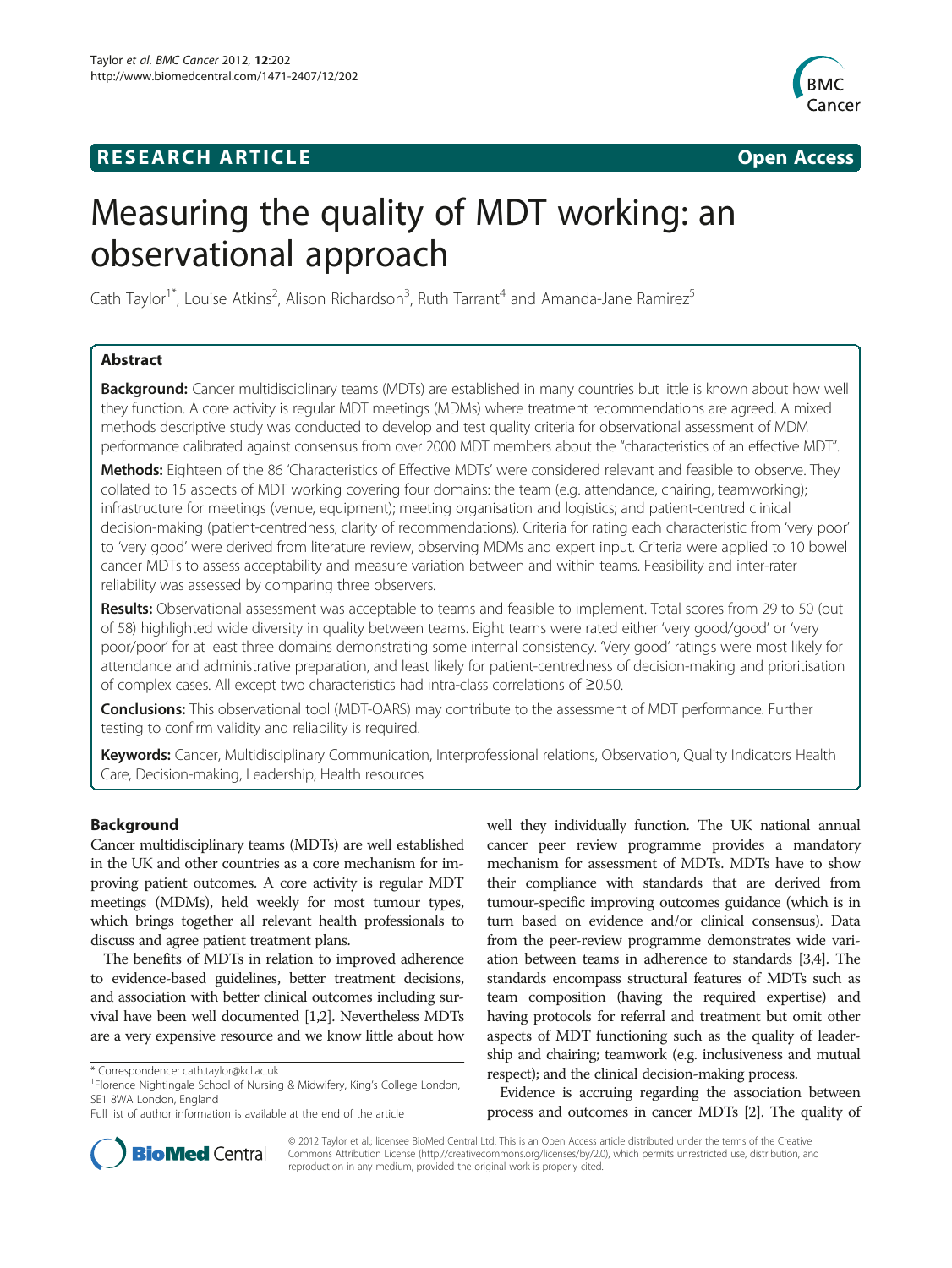diagnostic and treatment decisions has been related to MDT discussion in a range of tumour types [[5-7](#page-9-0)]. The quality of MDT recommendations relies upon consideration of all relevant information. Failure to consider patientbased information has been shown to be a major reason for non-implementation of recommendations, either due to being unacceptable to patients or clinically inappropriate [[8](#page-9-0)-[11](#page-9-0)]. Moreover, non-implementation of MDT meeting recommendations can have both clinical and financial consequences if further discussion is required and treatment is delayed. This is likely to require inclusive discussions in MDT meetings but research has shown that cancer MDT meetings may prioritise the medical model and place less value on the contributions of non-medical members of the team [[12,13](#page-9-0)].

Robust assessment of the complex behaviours and activities in MDMs is likely to require mixed methods including independent observation [[14,15\]](#page-9-0). Observational measures have been developed to assess teamwork in other healthcare teams, such as surgical teams [[16,17\]](#page-9-0). To apply such methods to MDTs first requires agreement about the optimal MDT characteristics. Determining causal relationships between teamworking and outcome is riddled with methodological challenges, which may partly account for the lack of empirical research regarding predictors of effectiveness [\[1](#page-9-0)]. Nevertheless, consensus of opinion in a recent UK national survey completed by over 2000 MDT members [[18\]](#page-9-0) resulted in recommendations for MDT working: 'The characteristics of an effective MDT' [\[19](#page-9-0)]. Eighty-six 'characteristics of effectiveness' are organised within five domains: The Team; Infrastructure for meetings; Meeting organisation and logistics; Clinical decisionmaking; and Clinical governance. These characteristics provide a framework against which to develop objective criteria for assessing the quality of teamworking in MDMs.

#### Aims

- To develop quality criteria for assessment of characteristics observable in MDMs
- To conduct preliminary tests of their acceptability with 10 bowel cancer teams, to include describing: ∘ the variation within and between teams
	- ∘ the characteristics most/least likely to receive high quality ratings
- To test inter-rater reliability and feasibility

### Methods

#### Development of MDT-OARS (Observational Assessment Rating Scale)

Each of the 86 'characteristics of effective MDTs' [[19](#page-9-0)] was considered in turn for its relevance and feasibility for independent observational measurement in MDT

meetings. Additional consideration was given to whether the characteristics were already measured in national peer review assessments, and priority was given to including characteristics that did not overlap with peer review. In total 18 of the 86 characteristics were felt to be observable. Due to overlap between characteristics these aggregated into 15 aspects of teamworking (Table [1\)](#page-2-0).

Quality criteria for each characteristic were initially informed by relevant literature, observation of MDMs in a range of tumour types, and review of the survey data that had informed the Characteristics [\[18\]](#page-9-0). These prototype quality criteria were subsequently reviewed by an independent panel consisting of a consultant radiologist, oncologist and nurse with bowel cancer expertise as well as a senior NHS cancer manager. The panel discussed the potential variation in quality for each characteristic. Optimal ratings were calibrated against the recommendations in the Characteristics. Thresholds for lower quality performance were based on consensual agreement about the added value or detriment to MDT-working of variations to the optimal rating. It was agreed that the variation in quality for most characteristics would best be represented on a four-point scale: very poor (1), poor (2), good (3) or very good (4). Very poor/poor were merged for three characteristics where it was felt that further categorisation would lose value (Table [1](#page-2-0)).

Video-taped observation was proposed for rating behavioural characteristics such as chairing, teamwork and decision-making, to enable multiple observers to rate identical footage and allow replay. To enhance the reliability of behavioural ratings a case discussion proforma was developed for rating characteristics on a case-by-case basis prior to being aggregated to an overall rating (Additional file [1](#page-9-0)). Aggregation was a qualitative process for most characteristics: forming global judgments on the rating that best reflected performance based on notes taken for individual cases. The only exception was patient centred care where the rating was based on quantification of objective content. This was because it would be necessary to know the patient in order to value-judge this characteristic of effectiveness. Rating is instead based on the frequency that patient-based information is considered (Table [1\)](#page-2-0). Aspects of team functioning that could not easily be observed on a video-taped recording and could be objectively described were rated on the basis of notes and/or information collected by the researcher at the time of the videotaped meeting. This included attendance, the meeting agenda, meeting venue and technology. The researcher who was present at the meeting verified attendance information from the MDT lead and/or MDT coordinator, obtained an anonymised hard copy of the meeting agenda, and recorded information about the meeting venue and technology on a study-specific proforma (Additional file [2](#page-9-0)) to ensure systematic recording of the detail required for assessing these criteria.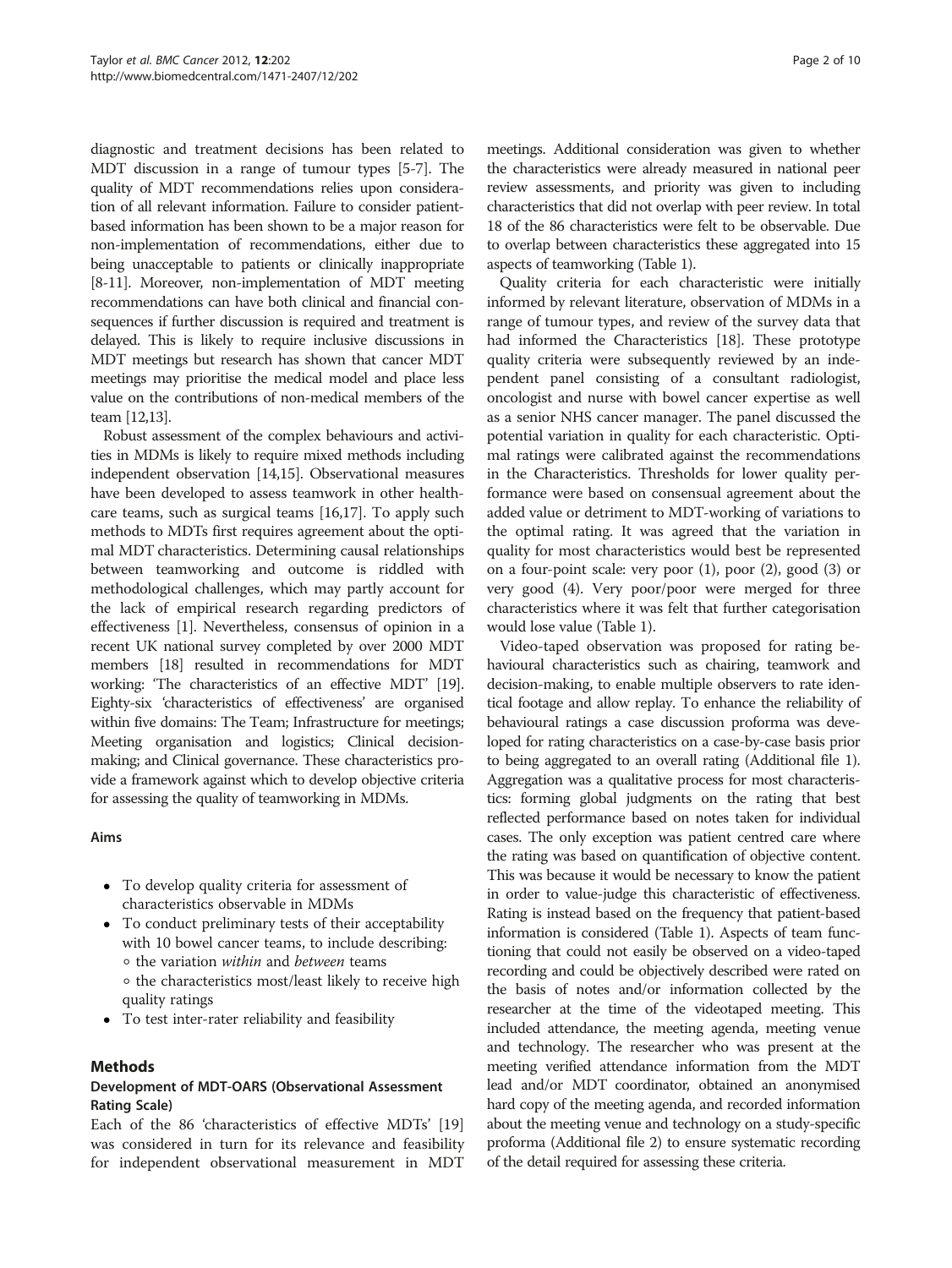| Characteristic                              | <b>Quality Criteria</b>                                                   |                                                                                             | Quality of team working (score in brackets)                                                          |                                                                                                                      |                                                                |  |  |  |  |
|---------------------------------------------|---------------------------------------------------------------------------|---------------------------------------------------------------------------------------------|------------------------------------------------------------------------------------------------------|----------------------------------------------------------------------------------------------------------------------|----------------------------------------------------------------|--|--|--|--|
| of effective<br><b>MDT</b> working          |                                                                           | <b>Very Poor</b>                                                                            | Poor                                                                                                 | Good                                                                                                                 | <b>Very Good</b>                                               |  |  |  |  |
| <b>The Team</b>                             |                                                                           |                                                                                             |                                                                                                      |                                                                                                                      |                                                                |  |  |  |  |
| Attendance                                  | Presence of relevant core<br>team members at the meeting                  | at least one core team member<br>(and their deputy) is not present<br>for the whole meeting | (and deputy) is absent for<br>most of the meeting ( $\geq$ 3 cases) of the meeting ( $\leq$ 2 cases) | at least one core team member at least one core team member<br>(and deputy) is absent for part                       | all core team members (or deputy)<br>present for whole meeting |  |  |  |  |
|                                             |                                                                           | (1)                                                                                         | (2)                                                                                                  | (3)                                                                                                                  | (4)                                                            |  |  |  |  |
| Leadership:<br>chairing of<br>meeting       | • Keeps meeting to agenda<br>(i.e. moves onto next case)                  | Satisfies none of criteria                                                                  | Only satisfies 1-2 of criteria                                                                       | Satisfies 3 of criteria                                                                                              | Evidence of all of the criteria                                |  |  |  |  |
|                                             | · Encourages overall participation                                        |                                                                                             |                                                                                                      |                                                                                                                      |                                                                |  |  |  |  |
|                                             | • Encourages focussed discussion                                          |                                                                                             |                                                                                                      |                                                                                                                      |                                                                |  |  |  |  |
|                                             | • Articulates recommendation                                              | (1)                                                                                         | (2)                                                                                                  | (3)                                                                                                                  | (4)                                                            |  |  |  |  |
| Teamworking<br>& culture                    |                                                                           |                                                                                             |                                                                                                      |                                                                                                                      |                                                                |  |  |  |  |
| a) Inclusion of<br>relevant team<br>members | • All relevant core members<br>are actively and appropriately<br>involved | Satisfies 1/none of criteria                                                                | Satisfies 2-4 of criteria                                                                            | Satisfies "all relevant core<br>members are actively and<br>appropriately involved" and at<br>least 3 other criteria | Satisfies all of the criteria                                  |  |  |  |  |
|                                             | • Meeting not dominated<br>by 1-2 people                                  |                                                                                             |                                                                                                      |                                                                                                                      |                                                                |  |  |  |  |
|                                             | · Input/questions volunteered<br>and encouraged                           |                                                                                             |                                                                                                      |                                                                                                                      |                                                                |  |  |  |  |
|                                             | • Contributions facilitate<br>decision-making and/or inform<br>discussion |                                                                                             |                                                                                                      |                                                                                                                      |                                                                |  |  |  |  |
|                                             | • Consensus of decision-making                                            | (1)                                                                                         | (2)                                                                                                  | (3)                                                                                                                  | (4)                                                            |  |  |  |  |
| b) Team<br>Sociability                      | • Evidence of humour                                                      | Satisfies none of the criteria                                                              | Satisfies 1 of criteria                                                                              | Satisfies 2-3 of criteria                                                                                            | Satisfies all of criteria                                      |  |  |  |  |
|                                             | • Team appear relaxed with each<br>other                                  |                                                                                             |                                                                                                      |                                                                                                                      |                                                                |  |  |  |  |
|                                             | • Warm and supportive team<br>environment                                 |                                                                                             |                                                                                                      |                                                                                                                      |                                                                |  |  |  |  |
|                                             | • Friendly and cooperative<br>communicative style                         | (1)                                                                                         | (2)                                                                                                  | (3)                                                                                                                  | (4)                                                            |  |  |  |  |
|                                             | c) Mutual respect · Focussed attention                                    | Only satisfies 1 or none of                                                                 | Satisfies 2-3 of criteria                                                                            | Evidence of respect,                                                                                                 | Strong evidence of                                             |  |  |  |  |
|                                             | • Respect for speaker                                                     | criteria                                                                                    |                                                                                                      | evidence of at least 4                                                                                               | respect in all/almost all                                      |  |  |  |  |
|                                             | • No concurrent discussions                                               |                                                                                             |                                                                                                      | criteria                                                                                                             | cases                                                          |  |  |  |  |
|                                             | • Asking and valuing relevant<br>contributions                            |                                                                                             |                                                                                                      |                                                                                                                      |                                                                |  |  |  |  |

# <span id="page-2-0"></span>Table 1 MDT-OARS quality criteria and shortened manual for rating each of 15 observable characteristics of effective teamworking in MDT meetings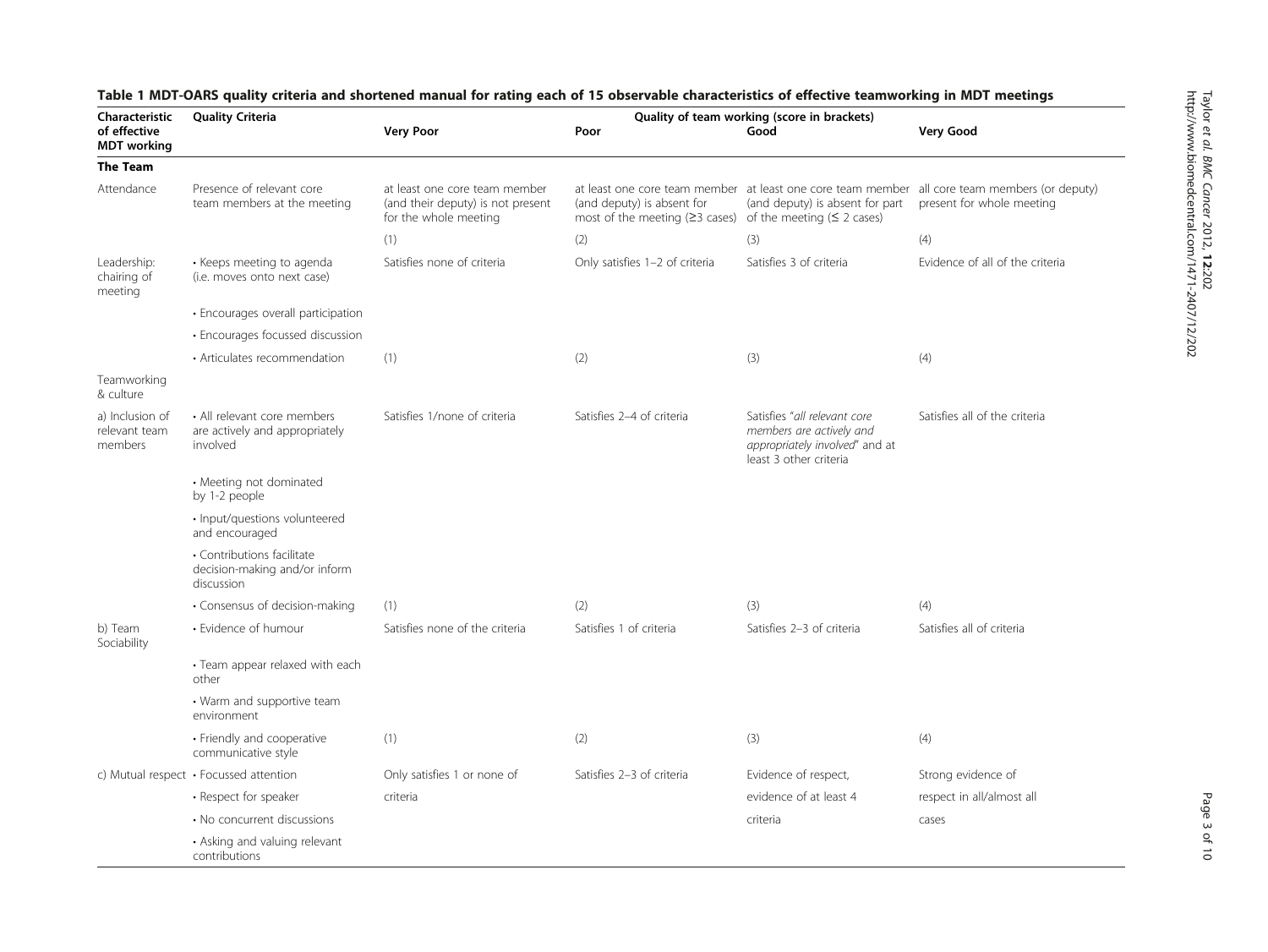|                                                 | • General sense of politeness/<br>courtesy (inc mobile phone<br>etiquette)                                                                          | (1)                                                                             | (2)                                                                    | (3)                                                                                                                  | (4)                                                                                                                                                           |  |
|-------------------------------------------------|-----------------------------------------------------------------------------------------------------------------------------------------------------|---------------------------------------------------------------------------------|------------------------------------------------------------------------|----------------------------------------------------------------------------------------------------------------------|---------------------------------------------------------------------------------------------------------------------------------------------------------------|--|
| d) tension and<br>conflict                      |                                                                                                                                                     |                                                                                 |                                                                        | Not rated on the same scale – see bottom of table                                                                    |                                                                                                                                                               |  |
| Personal<br>development &<br>training           | Observable communication of<br>research evidence and/or<br>instances of learning                                                                    | No observable communication of<br>research evidence or instances of<br>learning | Minimal communication of research<br>evidence or instances of learning | Structured presentation of research<br>evidence and/or learning through<br>formal discussion (e.g. of audit findings |                                                                                                                                                               |  |
|                                                 |                                                                                                                                                     | (1)                                                                             | (2)                                                                    |                                                                                                                      | (3)                                                                                                                                                           |  |
| <b>Infrastructure</b><br>for meetings           |                                                                                                                                                     |                                                                                 |                                                                        |                                                                                                                      |                                                                                                                                                               |  |
| Meeting venue                                   | · Room size appropriate for number Satisfies only 1 or none of criteria<br>of team members                                                          |                                                                                 | Satisfies 2 of the criteria                                            | Satisfies 3 of the criteria                                                                                          | Satisfies all of the criteria                                                                                                                                 |  |
|                                                 | • Layout of chairs enables accessible<br>viewing of diagnostics                                                                                     |                                                                                 |                                                                        |                                                                                                                      |                                                                                                                                                               |  |
|                                                 | • Layout of room allows accessible<br>viewing of other team members                                                                                 |                                                                                 |                                                                        |                                                                                                                      |                                                                                                                                                               |  |
|                                                 | • All members seated on a chair                                                                                                                     |                                                                                 |                                                                        |                                                                                                                      |                                                                                                                                                               |  |
|                                                 | · Suitable venue in terms of location, (1)<br>temperature, lighting etc                                                                             |                                                                                 | (2)                                                                    | (3)                                                                                                                  | (4)                                                                                                                                                           |  |
| Technology &<br>equipment                       | Availability of diagnostic equipment No radiology imaging facilities<br>to view and share images and<br>pathology with the team.                    |                                                                                 | Light box available with hard<br>copy film                             | Current images available<br>digitally with facilities for<br>projecting/viewing images                               | Current images available digitally with<br>facilities for projecting/viewing images<br>and capability of accessing<br>retrospective images (e.g. use of PACS) |  |
|                                                 | Availability of multiple screens<br>scores extra 1 point. Score out<br>of possible 9 is then standardised<br>onto 1-4 scale to give overall rating. |                                                                                 |                                                                        |                                                                                                                      |                                                                                                                                                               |  |
|                                                 |                                                                                                                                                     | (1)                                                                             | (2)                                                                    | (3)                                                                                                                  | (4)                                                                                                                                                           |  |
|                                                 |                                                                                                                                                     | No histopathology facilities                                                    | Microscope                                                             | Microscope with facilities for<br>projecting/viewing<br>specimen/biopsy                                              | Microscope with facilities for projecting<br>and viewing specimen/biopsy and<br>accessing retrospective data                                                  |  |
|                                                 |                                                                                                                                                     | (1)                                                                             | (2)                                                                    | (3)                                                                                                                  | (4)                                                                                                                                                           |  |
| <b>Meeting</b><br>organisation<br>and logistics |                                                                                                                                                     |                                                                                 |                                                                        |                                                                                                                      |                                                                                                                                                               |  |
| Preparation<br>prior to meetings:               |                                                                                                                                                     |                                                                                 |                                                                        |                                                                                                                      |                                                                                                                                                               |  |
| a) agenda                                       | Availability and content of agenda No available agenda                                                                                              |                                                                                 | Agenda, but limited info                                               |                                                                                                                      | Comprehensive agenda                                                                                                                                          |  |
|                                                 |                                                                                                                                                     | (1)                                                                             | (2)                                                                    |                                                                                                                      | (3)                                                                                                                                                           |  |

# Table 1 MDT-OARS quality criteria and shortened manual for rating each of 15 observable characteristics of effective teamworking in MDT meetings (Continued)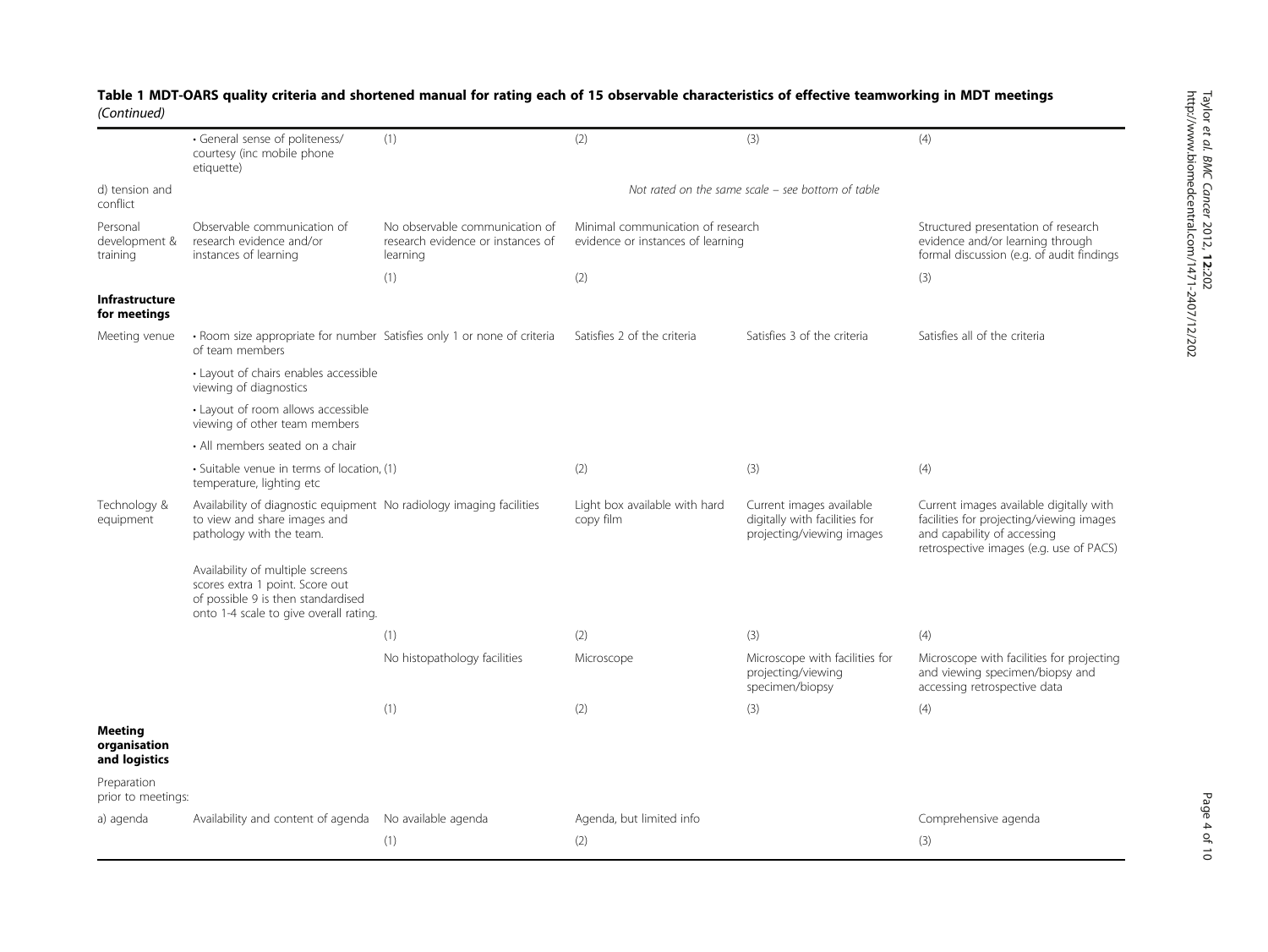| b) prioritisation                                    | Prioritisation of complex cases on<br>of complex cases agenda to enable sufficient time for in terms of complexity and an<br>their discussion                       | No attempt is made to order cases<br>inappropriate amount of time is<br>spent on cases (i.e. too much or<br>too little) | Some attempt is made to order<br>cases in terms of complexity<br>but an inappropriate amount<br>of time is spent discussing some<br>of the cases | Patient cases are discussed in a<br>clear order but time is used<br>inappropriately in some cases                        | Patient cases are discussed in a clear<br>order and an appropriate amount of<br>time is spent discussing each case |  |  |  |  |
|------------------------------------------------------|---------------------------------------------------------------------------------------------------------------------------------------------------------------------|-------------------------------------------------------------------------------------------------------------------------|--------------------------------------------------------------------------------------------------------------------------------------------------|--------------------------------------------------------------------------------------------------------------------------|--------------------------------------------------------------------------------------------------------------------|--|--|--|--|
|                                                      |                                                                                                                                                                     | (1)                                                                                                                     | (2)                                                                                                                                              | (3)                                                                                                                      | (4)                                                                                                                |  |  |  |  |
| Organisation/admin<br>during meetings:               |                                                                                                                                                                     |                                                                                                                         |                                                                                                                                                  |                                                                                                                          |                                                                                                                    |  |  |  |  |
| a) patient notes                                     | Availability of patient notes                                                                                                                                       | No patient records available at<br>meeting                                                                              | Some required past/current<br>reports not available                                                                                              | Hardcopy and all necessary<br>past/current reports available                                                             | Electronic access to patient notes and<br>all necessary past/current reports<br>available                          |  |  |  |  |
|                                                      |                                                                                                                                                                     | (1)                                                                                                                     | (2)                                                                                                                                              | (3)                                                                                                                      | (4)                                                                                                                |  |  |  |  |
| b) case<br>presentation                              | Comprehensiveness and coherence Rambling; entirely reading from<br>of case presentation                                                                             | notes: does not seem familiar<br>with patient                                                                           | Some evidence of familiarity<br>with patient and info presented<br>in reasonable fashion                                                         |                                                                                                                          | Comprehensive succinct coherent<br>presentation<br>(evidence of familiarity with patient and<br>findings)          |  |  |  |  |
|                                                      |                                                                                                                                                                     | (1)                                                                                                                     | (2)                                                                                                                                              |                                                                                                                          | (3)                                                                                                                |  |  |  |  |
| <b>Clinical decision</b><br>making                   |                                                                                                                                                                     |                                                                                                                         |                                                                                                                                                  |                                                                                                                          |                                                                                                                    |  |  |  |  |
| Patient centred<br>care                              | Includes mention of patient-based<br>information (e.g. demography; co-<br>morbidities; psycho-social or<br>supportive needs; patient wishes/<br>family preferences) | Patient-centred factors sufficiently<br>acknowledged in less than 20%<br>cases                                          | Patient-centred factors<br>sufficiently<br>cases                                                                                                 | Patient-centred factors<br>sufficiently acknowledged<br>acknowledged in less than 50% in 50% + cases (but not all cases) | Patient-centred factors sufficiently<br>acknowledged in all cases                                                  |  |  |  |  |
|                                                      |                                                                                                                                                                     | (1)                                                                                                                     | (2)                                                                                                                                              | (3)                                                                                                                      | (4)                                                                                                                |  |  |  |  |
|                                                      | Treatment plans Clarity of treatment plan                                                                                                                           | Treatment plan not discernable                                                                                          | Treatment plan communicated<br>verbally                                                                                                          | Treatment plan communicated<br>verbally and recorded                                                                     | Treatment plan communicated verbally,<br>recorded with a clearly articulated plan<br>regarding the next steps.     |  |  |  |  |
|                                                      |                                                                                                                                                                     | (1)                                                                                                                     | (2)                                                                                                                                              | (3)                                                                                                                      | (4)                                                                                                                |  |  |  |  |
| Characteristic<br>of Effective<br><b>MDT-working</b> | <b>Quality Criteria</b>                                                                                                                                             | <b>Quality of team-working</b><br>(score in brackets)                                                                   |                                                                                                                                                  |                                                                                                                          |                                                                                                                    |  |  |  |  |
| <b>Teamworking &amp;</b><br>culture                  |                                                                                                                                                                     | severe and sustained conflict                                                                                           | overt conflict un-sustained                                                                                                                      | tension sustained                                                                                                        | tension un-sustained<br>no tension                                                                                 |  |  |  |  |
|                                                      |                                                                                                                                                                     | $(-4)$                                                                                                                  | $(-3)$                                                                                                                                           | $(-2)$                                                                                                                   | $(-1)$<br>(0)                                                                                                      |  |  |  |  |
| d) tension/<br>conflict                              | Extent of tension and/<br>or conflict observable in<br>the team                                                                                                     | ≥1clear example of conflict<br>observed which persists<br>throughout meeting                                            | ≥1clear example of conflict<br>observed does not persist<br>throughout meeting                                                                   | $\geq$ 1 instance of tension<br>observed which persists<br>throughout meeting                                            | $\geq$ 1 instance of tension<br>No tension<br>observed but does not<br>persist throughout<br>meeting               |  |  |  |  |

### Table 1 MDT-OARS quality criteria and shortened manual for rating each of 15 observable characteristics of effective teamworking in MDT meetings (Continued)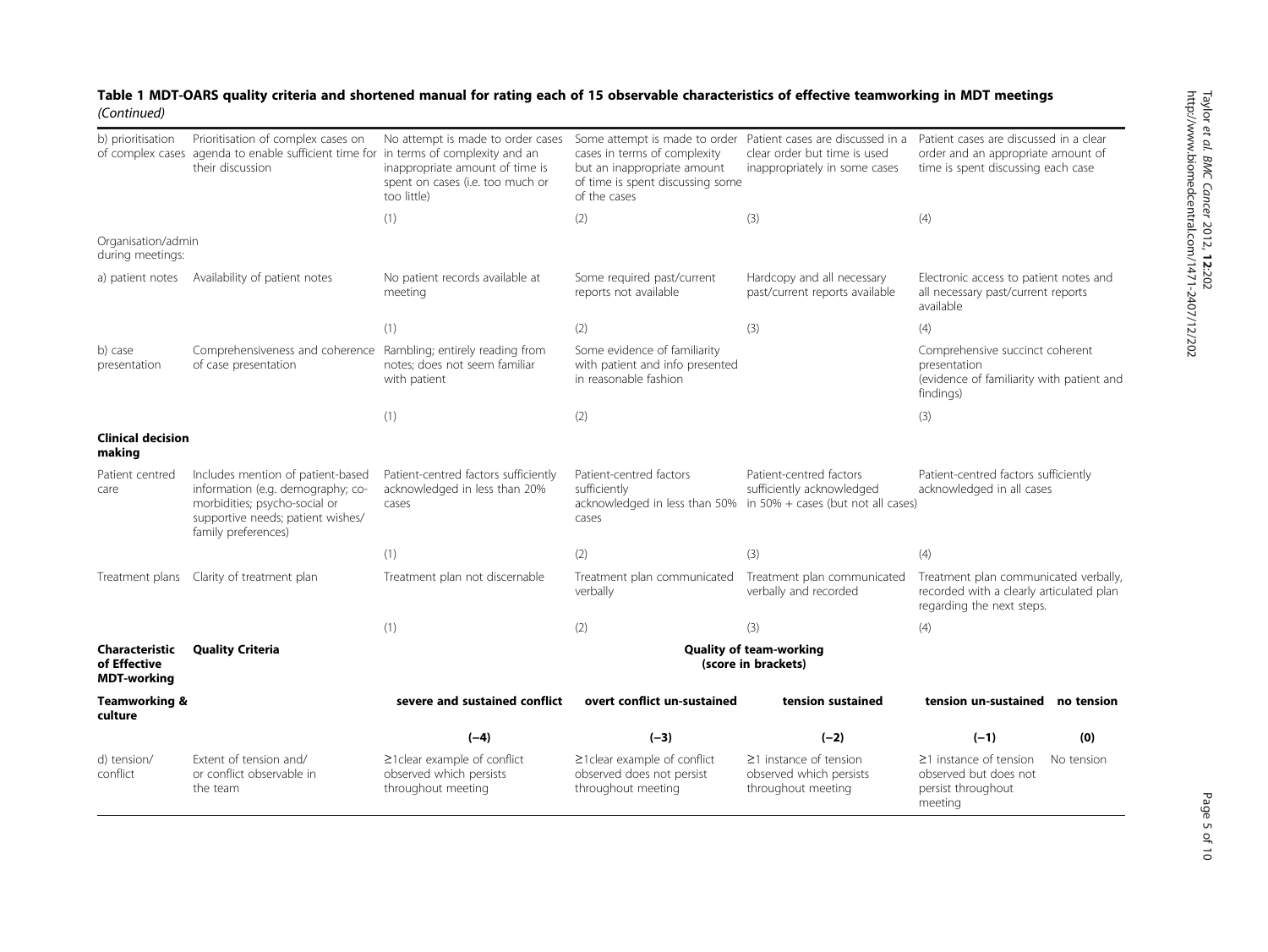### <span id="page-5-0"></span>Piloting MDT-OARS: acceptability and variation in performance

Ten bowel cancer teams volunteered to participate (ascertained via their participation in another study [[20](#page-9-0)]). One MDM per team was filmed and observed in-vivo. Quality was subsequently assessed using completed case discussion proformas, the completed in-vivo proforma and anonymised agenda (Table [1](#page-2-0), Additional files [1](#page-9-0) and [2](#page-9-0)). Short structured interviews were conducted with a range of members from each team (including at minimum the MDT lead, MDT coordinator and clinical nurse specialist) to determine the impact of the observational method on the meeting, and confirm attendance information.

Team members provided written informed consent prior to the meeting being video-recorded and all patient discussions and agendas were anonymised. Ethics approval was granted by the South East Multi-Centre Research Ethics Committee and R & D approval was obtained from the relevant NHS Trust for each MDT.

#### Analysis

Quality ratings for each characteristic are presented in their unstandardized form and are summed to provide an overall score out of 58 (Table 2). The ratings for all characteristics except teamworking: presence of tension/conflict were standardised to the same scale and either presented on a scale of 1–4 or dichotomised (very poor/poor vs. good/very good) to enable visual comparison of variability in quality within and between teams. Rating of the presence of tension/conflict is not presented graphically as the scale was not compatible.

### Feasibility and inter-rater reliability

Feasibility was estimated by collecting data on the time taken to complete observational assessments. Inter-rater reliability was assessed by comparing the ratings of the research team with those of two independent observers: one oncology specialist registrar and one post-doctoral research psychologist. Intraclass correlation coefficients were calculated (two-way mixed models with measures of absolute agreement). 95% confidence intervals are

| <b>Characteristic of effective</b>            | Rating      |                 |                |                |                | Team           |                |                                                    |                |                | <b>Total number</b> |                         |
|-----------------------------------------------|-------------|-----------------|----------------|----------------|----------------|----------------|----------------|----------------------------------------------------|----------------|----------------|---------------------|-------------------------|
| teamworking                                   | scale       | $\mathbf{1}$    | $\overline{2}$ | 3              | 4              | 5              | 6              | $\overline{7}$<br>Score (see Table 1 for criteria) | 8              | 9              | 10                  | of teams<br>'very good' |
| <b>The Team</b>                               |             |                 |                |                |                |                |                |                                                    |                |                |                     |                         |
|                                               |             |                 |                |                |                |                |                |                                                    |                |                |                     |                         |
| Attendance                                    | $1$ to $4$  | $\overline{4}$  | $\overline{4}$ | 3              | 1              | $\overline{2}$ | $\overline{2}$ | $\overline{4}$                                     | $\overline{4}$ | $\overline{4}$ | $\overline{4}$      | 6                       |
| Leadership: chairing of meeting               | $1$ to $4$  | 2               | $\overline{4}$ | $\mathbf{1}$   | 3              | $\overline{2}$ | $\overline{2}$ | 3                                                  | 3              | 3              | $\overline{2}$      | 1                       |
| Teamworking & culture:                        |             |                 |                |                |                |                |                |                                                    |                |                |                     |                         |
| a)Inclusion of relevant team<br>members       | $1$ to $4$  | $\overline{2}$  | $\overline{2}$ | $\overline{2}$ | $\overline{4}$ | $\overline{2}$ | 3              | 3                                                  | $\overline{2}$ | $\overline{4}$ | 4                   | 3                       |
| b) Team Sociability                           | $1$ to $4$  | $\mathbf{1}$    | 3              | $\overline{2}$ | $\overline{4}$ | 3              | $\overline{2}$ | 3                                                  | $\mathbf{1}$   | $\overline{4}$ | $\overline{2}$      | $\mathbf{2}$            |
| c) Mutual respect                             | $1$ to $4$  | 2               | $\overline{4}$ | $\overline{2}$ | $\overline{4}$ | $\overline{2}$ | $\overline{2}$ | 3                                                  | $\overline{2}$ | $\overline{4}$ | $\overline{4}$      | 4                       |
| d) tension and conflict                       | $0$ to $-4$ | $\Omega$        | $\Omega$       | $-1$           | $\Omega$       | $\Omega$       | $-1$           | $\Omega$                                           | $-1$           | $\Omega$       | $-1$                | 6                       |
| Personal development & training               | $1$ to $3$  | $\mathbf{1}$    | 3              | $\overline{2}$ | $\overline{2}$ | $\overline{2}$ | $\mathbf{1}$   | $\mathbf{1}$                                       | $\overline{2}$ | $\overline{2}$ | $\overline{2}$      | 1                       |
| Infrastructure for meetings                   |             |                 |                |                |                |                |                |                                                    |                |                |                     |                         |
| Meeting venue                                 | $1$ to $4$  | $\overline{2}$  | 3              | 3              | $\mathbf{1}$   | $\overline{2}$ | 3              | $\overline{4}$                                     | 3              | $\overline{4}$ | 3                   | $\overline{2}$          |
| Technology & equipment                        | $2$ to $9$  | $7\overline{ }$ | $\circ$        | 5              | 3              | 3              | $\overline{7}$ | $\overline{7}$                                     | 6              | 9              | $\overline{7}$      | $\mathbf{2}$            |
| <b>Meeting organisation and</b><br>logistics  |             |                 |                |                |                |                |                |                                                    |                |                |                     |                         |
| Preparation prior to meetings:                |             |                 |                |                |                |                |                |                                                    |                |                |                     |                         |
| a) agenda                                     | $1$ to $3$  | 3               | 3              | $\overline{2}$ | 3              | $\overline{2}$ | 3              | 3                                                  | 3              | 3              | $\overline{2}$      | 7                       |
| b) Prioritisation of complex cases            | $1$ to $4$  | $\mathbf{1}$    | $\overline{2}$ | $\mathbf{1}$   | $\mathbf{1}$   | $\overline{2}$ | $\overline{2}$ | $\overline{2}$                                     | $\overline{2}$ | $\overline{2}$ | $\mathbf{1}$        | 0                       |
| Organisation/admin in MDM<br>a) patient notes | $1$ to $4$  | 3               | 3              | $\overline{2}$ | $\overline{2}$ | $\overline{2}$ | 3              | 3                                                  | 3              | 3              | 3                   | 0                       |
| b) Case presentation                          | $1$ to $3$  | $\overline{2}$  | 3              | $\mathbf{1}$   | 3              | $\overline{2}$ | $\overline{2}$ | $\overline{2}$                                     | $\overline{2}$ | 3              | $\overline{2}$      | 3                       |
| <b>Clinical decision making</b>               |             |                 |                |                |                |                |                |                                                    |                |                |                     |                         |
| Patient-centred care                          | $1$ to $4$  | 1               | 3              | $\overline{2}$ | $\overline{2}$ | 3              | $\overline{2}$ | $\overline{2}$                                     | $\mathbf{1}$   | $\overline{2}$ | $\overline{2}$      | 0                       |
| Treatment plans                               | $1$ to $4$  | 2               | $\overline{4}$ | $\overline{2}$ | $\overline{4}$ | $\mathbf{1}$   | 3              | $\mathbf{1}$                                       | $\overline{2}$ | 3              | 3                   | $\overline{2}$          |
| <b>Total rating</b>                           | $11 - 58$   | 33              | 50             | 29             | 37             | 30             | 36             | 41                                                 | 35             | 50             | 40                  |                         |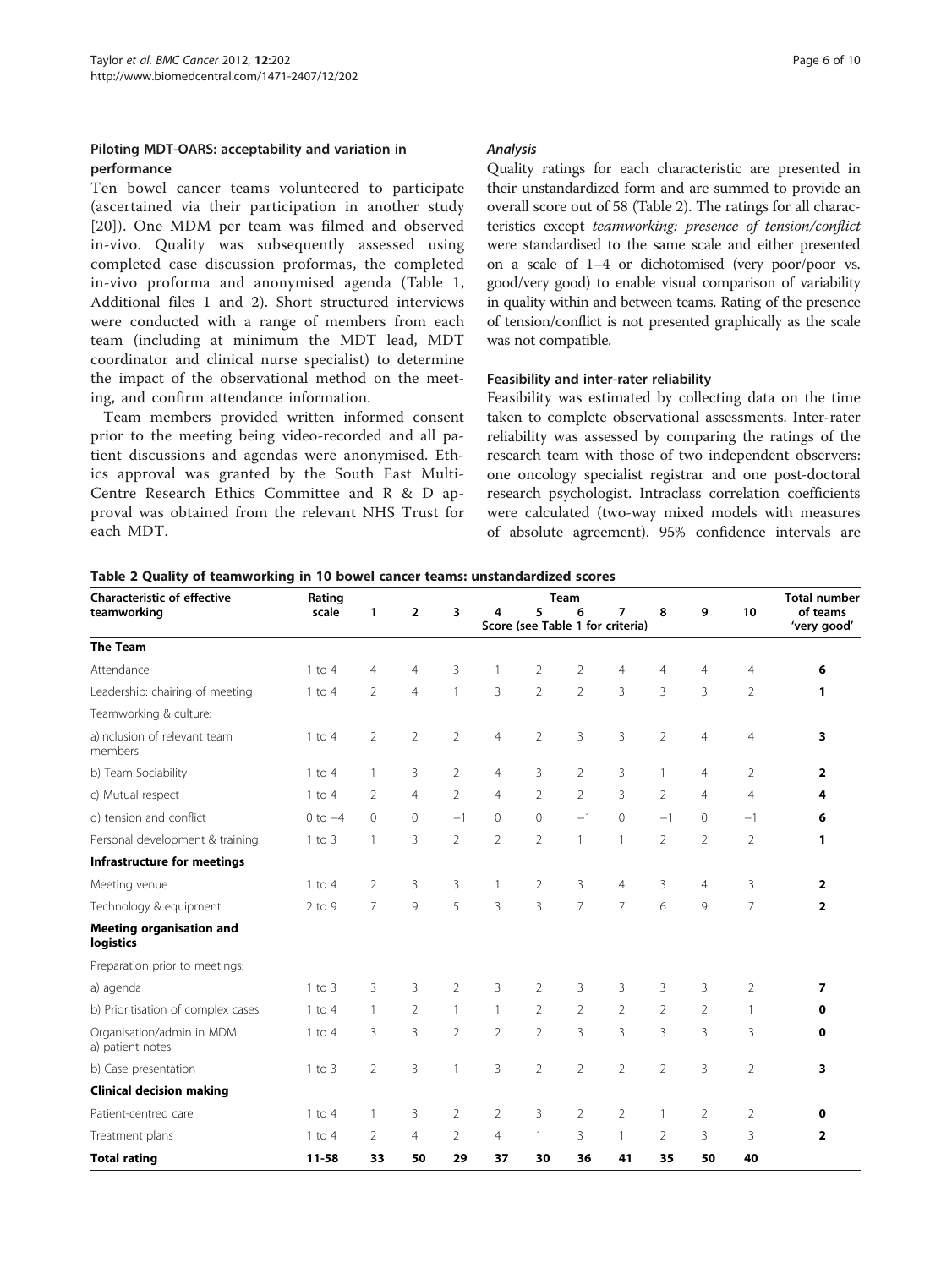shown. A significance level of  $p = 0.05$  was used. Data were analysed using SPSS v.15.0 for windows.

#### Results

## Criteria for assessing MDM quality

The quality criteria and methods for assessing each characteristic are summarized in Table [1.](#page-2-0)

#### Acceptability and team meeting characteristics

Presence of an observer and videocamera in MDT meetings was acceptable to team members and feasible to implement: it caused no delay or interruption to the usual flow of meetings. Interviews with team members confirmed all meetings had been typical: the presence of the researcher and camera had negligible impact on team member behaviour.

Meetings ranged in size from having 10 to 45 core and extended members present (median 16 members). The largest MDT meeting was a network-wide meeting comprising three local MDTs; all others comprised one local MDT. The average meeting length was 53minutes (range: 25–86 minutes) and teams discussed an average of 13 patients (range: 6–21 patients). Each patient was discussed for an average of 4.5 minutes (range 3–9 minutes).

#### Variation in team performance between teams

There was wide diversity in ratings between teams across all characteristics. Total scores (out of a possible 59) ranged from 29 (team 3) to 50 (teams 2 and 9; Table [2](#page-5-0)). Only one team (Team 3) failed to achieve 'very good' criteria for at least one characteristic. The quality of teamwork in this team was particularly poor in relation to chairing (the chair allowed long pauses in discussions and did not explicitly confirm treatment plans before moving onto the next case); prioritisation of the agenda (9/14 cases discussed were rated as having too much time spent on them as key information or results were missing, or because relevant team members, for example the oncologist, were absent); and presentation of clinical information (case presentations were unprepared and unstructured, time was spent searching for relevant information for most cases). In contrast, Teams 2 and 9 met 'very good' criteria for 9 out of the 15 characteristics. These teams demonstrated: optimal chairing (by ensuring discussions remained focused and clearly articulating treatment plans); inclusion of all relevant team members in discussions (most other teams, although not always dominated by one or two members, particularly lacked contribution from the clinical nurse specialist or any other nurses); explicit use of the meeting for professional development (a well prepared, informative discussion about a waiting times breach resulting in clear actions); optimal venue and technology (a spacious purpose-built room; core team seated in horseshoe formation enabling sight of

imaging/pathology and each other. Picture Archiving and Communications System (PACS) and multiple screens facilitated viewing of current and retrospective pathology and radiological imaging); circulation of a comprehensive agenda prior to meetings (including patient ID and demographics, all previous relevant history, tests undertaken/results, reason for MDT discussion, and space for MDT recommendation to be inserted).

#### Variation in team performance within teams

Some internal consistency within teams was evident: MDTs performing well in one domain tended to perform well in other domains (and vice versa, Figure [1\)](#page-7-0). Eight out of the 10 teams had the same rating (either 'very good/good' or 'very poor/poor') for at least three of the four domains of teamworking. The internal consistency was most evident in teams performing at either end of the spectrum: Team 3 received consistently poor ratings across all characteristics with three 'very poor' ratings and no 'very good' ratings, and teams 2 and 9 received 9 'very good' ratings and had no 'very poor' ratings of quality for any characteristic (Table [2\)](#page-5-0).

# Characteristics of effectiveness most and least likely to be achieved

Teams were most likely to achieve 'very good' ratings for: administrative preparation (a comprehensive agenda), membership/attendance (all core team members or deputies present for whole meeting), and tension/conflict (no tension or conflict in meetings) (Table [2,](#page-5-0) Figure [2\)](#page-7-0). Teams were least likely to achieve 'very good' ratings for: patientcentredness of case discussions and prioritisation of cases on the agenda. No teams were observed to explicitly consider patient-centred factors in all patient discussions: most teams considered patient-based factors in less than half of cases, mostly comprising demographic information rather than holistic needs or preferences. There was no attempt by any team to use the agenda to prioritise the order of case discussions to ensure appropriate time was spent discussing complex cases. In all teams at least some cases were judged as being discussed for too little or too much time based on their complexity.

### Feasibility and inter-rater reliability

Completion of assessments required 93 minutes on average (range: 45–160 minutes). There was no consistent difference in time taken by different observers; instead the time taken was associated with meeting length, averaging between 1.25 and 2 times the meeting length. There was a trend for assessments to take longer initially (average 2 times length of meeting) compared to the final few teams observed (average 1.25 times length of meeting).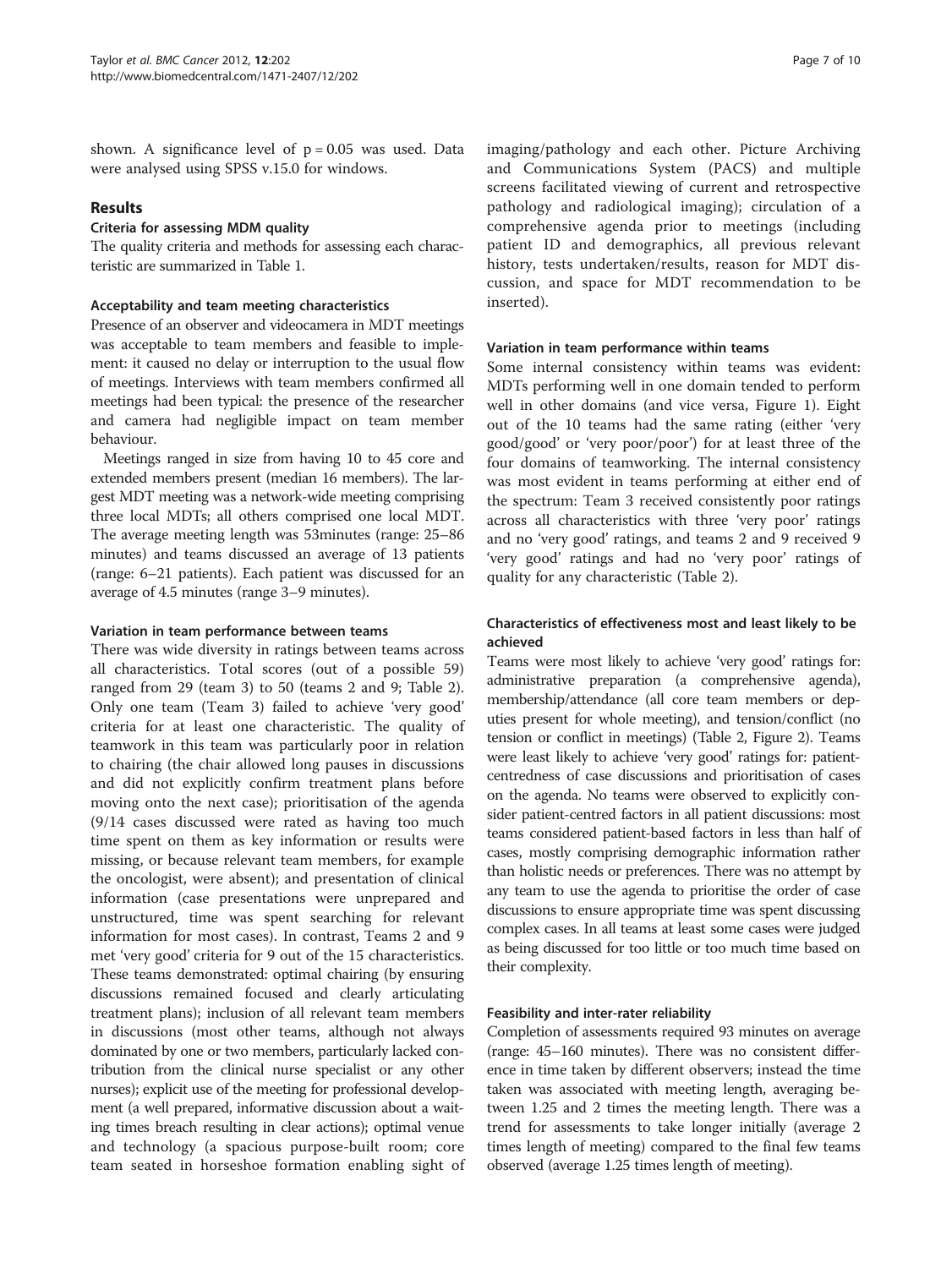<span id="page-7-0"></span>

Acceptable intra-class correlation coefficients of at least 0.50 (and up to 0.92) were achieved for all except two characteristics of effective teamworking: the absence of tension/conflict  $(ICC = 0.10)$  and evidence of treatment planning (ICC =  $0.32$ ; Table [3\)](#page-8-0).

### **Discussion**

We have developed a novel, observational measure for assessing quality in cancer MDT meetings. The quality criteria are calibrated against 'effectiveness' as defined by consensus from over 2000 MDT members, and measure quality in relation to 15 aspects of observable activity in MDT meetings. Our preliminary study has shown that independent observation of MDT meetings is acceptable to teams and feasible to conduct. Whilst only a small number of teams participated in this pilot study, the application of the measure highlighted wide diversity in the quality of teamworking across the range of characteristics measured.

Teams typically performed well in terms of the administrative preparation for meetings and having the appropriate team members in attendance. They performed less well in relation to spending adequate time discussing cases (requiring case prioritisation on the agenda), and having

patient-centred case discussions. Both of these aspects of MDT function require additional preparation time, either in relation to compiling and assessing case information to determine their complexity, and/or additional time with patients to comprehensively assess their history, needs and wishes. The importance of undertaking regular assessment of patients' needs and preferences (now referred to as holistic needs assessment [\[21\]](#page-9-0)) was highlighted in the NICE guidance for improving supportive and palliative care [[22](#page-9-0)] and generally it is expected Clinical Nurse Specialists (CNS) should lead this. Ensuring patient-led decision making is fostered in the MDT meetings, where patients are not present, is challenging due to the time pressures of meetings and requires further attention. Nevertheless if the opportunity is not grasped for information to be obtained and shared with the wider team at the earliest opportunity it may fail to impact on decision making, or may cause avoidable delays to treatment [\[9,10](#page-9-0)]. In this study, few nurses contributed to case discussions which may at least in part explain the lack of patient-based information discussed. Similar findings have been reported elsewhere [[23](#page-9-0)]. Although responsibility for ensuring that recommendations are patient-centred rests with the whole

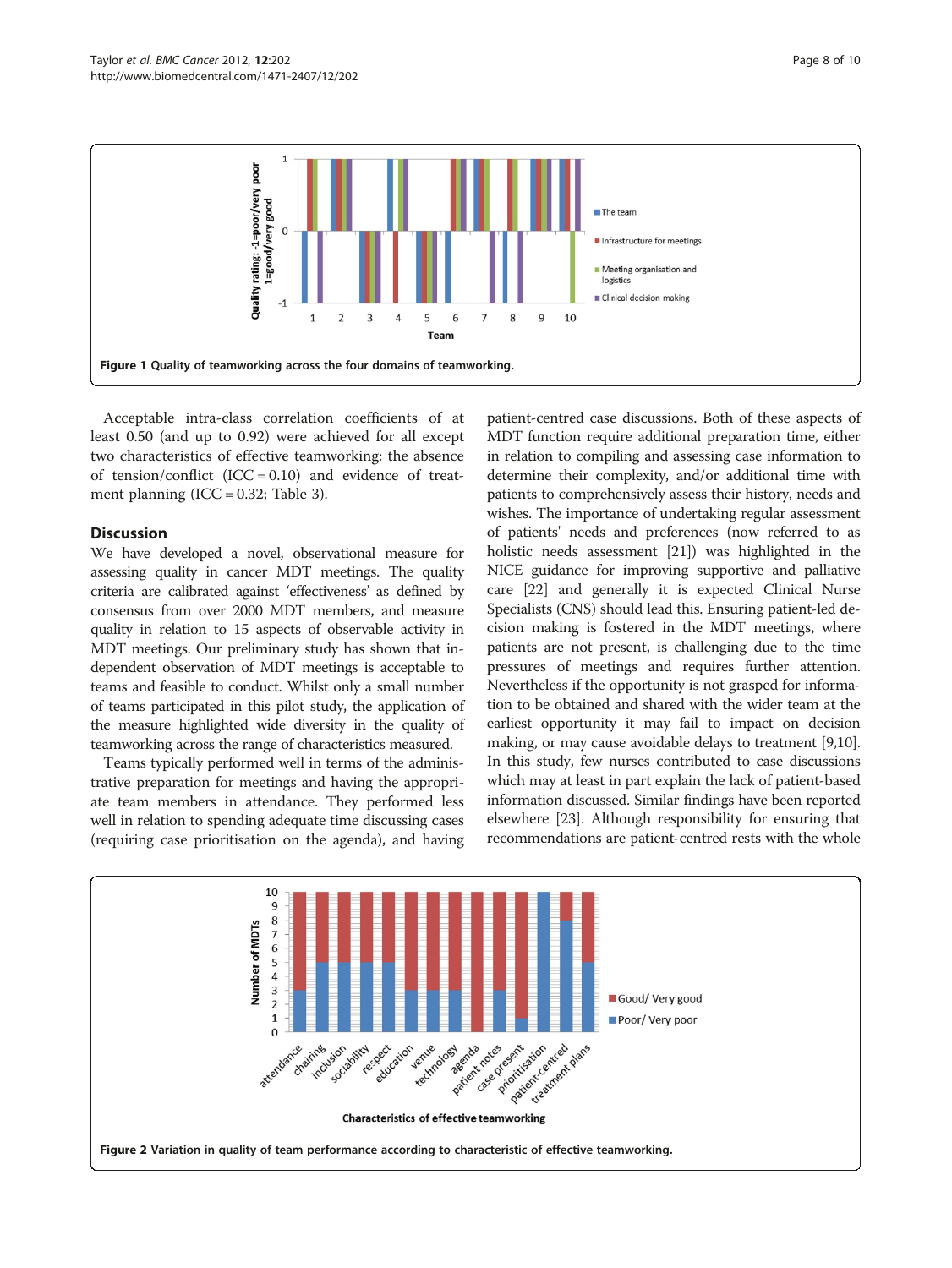<span id="page-8-0"></span>

| Intraclass correlation coefficient (95% confidence interval) | Significance (p) |  |
|--------------------------------------------------------------|------------------|--|
|                                                              |                  |  |
| $n/a$ – rating based on in-vivo factual information          |                  |  |
| $0.58$ (-0.37 to 0.90)                                       | 0.07             |  |
|                                                              |                  |  |
| 0.68 (0.07 to 0.92)                                          | 0.02             |  |
| $0.52$ (-0.56 to 0.89)                                       | 0.10             |  |
| 0.72 (0.21 to 0.93)                                          | 0.01             |  |
| $0.10$ (-0.92 to 0.73)                                       | 0.40             |  |
| 0.74 (0.23 to 0.93)                                          | 0.01             |  |
|                                                              |                  |  |
| 0.92 (0.76 to 0.98)                                          | < 0.001          |  |
| 0.92 (0.76 to 0.98)                                          | < 0.001          |  |
|                                                              |                  |  |
| $0.55$ (-0.13 to 0.87)                                       | 0.04             |  |
| n/a rated by one observer only                               |                  |  |
| $0.47$ (-0.27 to 0.85)                                       | 0.07             |  |
| 0.74 (0.16 to 0.94)                                          | 0.01             |  |
|                                                              |                  |  |
| 0.77 (0.24 to 0.95)                                          | 0.01             |  |
| $0.32$ (-0.84 to 0.83)                                       | 0.23             |  |
|                                                              |                  |  |

team, training and support to enhance nurses' involvement in MDT discussions may be warranted.

This pilot study was aimed at determining 'proof of concept' and has demonstrated that it is acceptable and feasible to measure complex aspects of team behaviour and activities such as leadership, teamworking and decision-making. The calibration of quality criteria against characteristics of effectiveness agreed by a large sample of MDT members, in addition to using available evidence and expert input, ensured content validity. Furthermore, most characteristics were measured reliably in the hands of different observers. There was low agreement in ratings for the presence of tension/conflict and the clarity of treatment recommendations which may be related to level of clinical experience. The quality criteria require refinement to increase their reliability or it may be necessary for observers to have relevant clinical experience for the ratings of these aspects of teamworking to be valid.

Further testing is required with more teams and other tumour types. Only one meeting was assessed per team which may not have adequately represented their teamworking. Team members confirmed that the filmed meetings were typical of their usual meetings in all cases, but some aspects of teamworking may have been more reliably rated longitudinally. This may be particularly important where behaviour or performance receives a poor rating. Furthermore, the teams volunteered through their participation in another study. It is necessary to test this method of observational assessment with other teams to further confirm its acceptability. Validation of ratings against other subjective and objective outcomes (such as team member assessments of their own performance, clinical outcomes, peer review data & national patient experience data) will be important to further define the characteristics of effective teamworking. The current design of the tool, based upon rating case-by-case, enhanced objectivity of ratings but was time consuming and is likely to require simplification to have clinical as well as research utility. Together with further validation, it may be desirable to develop quality criteria for other characteristics of MDM effectiveness. In particular this could include other aspects of case discussions such as presentation of nationally agreed minimum datasets for radiology, pathology and clinical data; and adherence to relevant nationally and locally agreed protocols. Such assessment may require observers with clinical expertise, at least for assessment of these aspects of team functioning.

The variation in quality of teamworking we report reinforces the need to provide teams with appropriate assessment tools, resources and training to optimise their performance. Indeed 85% of MDT members that responded to the UK national survey agreed MDTs need performance measures [\[18\]](#page-9-0).